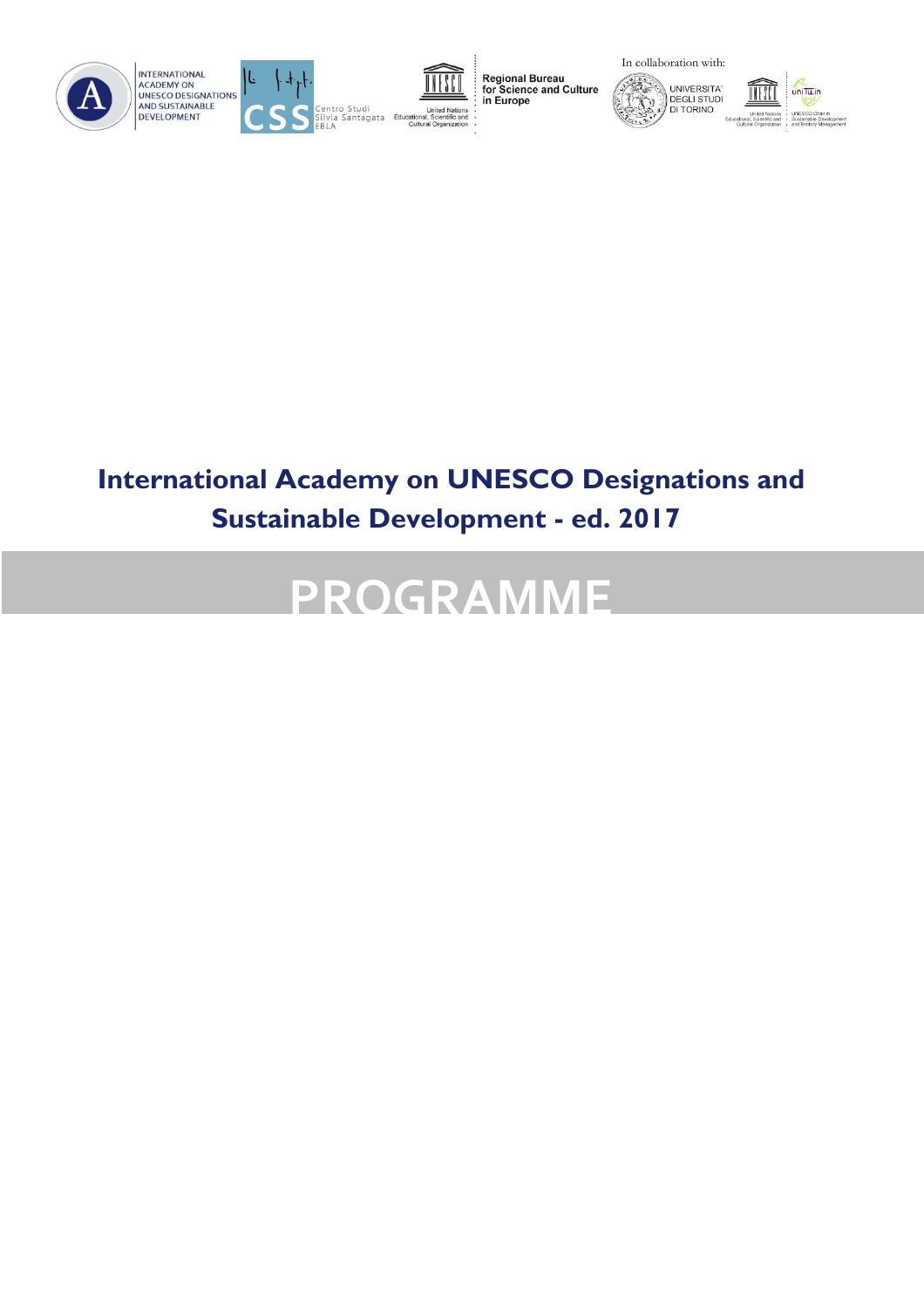







The programme takes place from **8 to 13 October 2017**, consisting in a mix of lectures, working sessions, seminars and debates, together with visits and meetings with relevant stakeholders. Local case studies have been selected considering their specific relevance and their capacity to show good practices in relation to the role of cultural and natural resources towards the attainment UN Agenda 2030 Sustainable Development Goals.

### **Sunday 8. October,**

Camplus Lingotto, Conference Room, Via Nizza 230, Turin

From 16.30 Registration and welcome coffee

17.00

#### **Welcome session**

With the participation of: Philippe Pypaert (UNESCO Regional Bureau for Science and Culture in Europe), Dario Padovan (UNESCO Chair/University of Turin), Matteo Rosati (UNESCO Regional Bureau for Science and Culture in Europe), Giovanna Segre (UNESCO Chair/University of Turin and CSS-Ebla)

17.30 Brief introduction of participants

18.00

Presentation of the programme of the Academy

*19.00: Visit to Lingotto Multifunctional Centre and Buffet Dinner* 

### **Monday 9. October**

Venue: UN Campus, ITC-ILO, Viale Maestri del Lavoro 10, Turin In collaboration with: master on World Heritage and cultural projects for development

# Agenda 2030: the open challenges

### *8.30: transfer from Camplus Lingotto*

#### 9.00-11.00

### **Opening lectures:**

- The potential role of UNESCO designations in addressing the Agenda 2030 Sustainable Development goals:

the cultural perspective (Matteo Rosati, UNESCO);

the environmental perspective (Philippe Pypaert, UNESCO)

- UNESCO designations and SDGs: measuring the impact (Giovanna Segre, University of Turin)
- UNESCO designations: Towards an integrated management perspective (Alessio Re, CSS-Ebla)
- Crete region as a potential UNESCO district (Dimitris Michelogiannis, Crete regional authority)

*Break*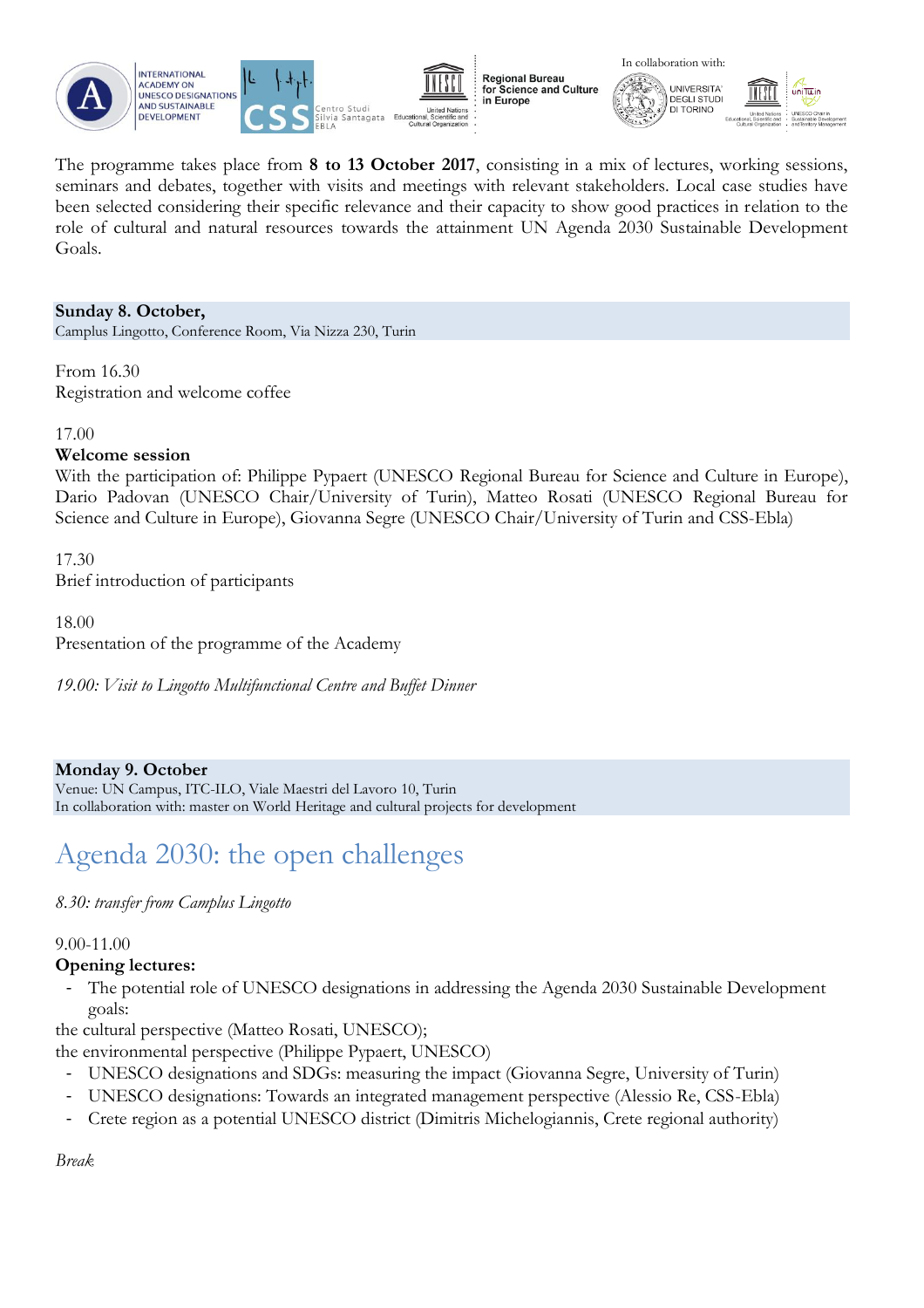



**Regional Bureau** for Science and Culture in Europe





### 11.30-12.30

### **Working Session\_1:**

Lessons learned from UNESCO designations and Sustainable Development: presentations from participants and discussion:

- Simone Beck, National Commission for UNESCO, Luxembourg
- Papantoniou Thekla, National Commission for UNESCO, Cyprus
- Johan West, Cape West Coast, Cape Winelands, Kogelberg, Garden Route, Gouritz BRs, South Africa

### *12.30 Lunch*

### 14.00-15.30,

### **Seminar\_1:**

"Intangible values as resources for development", with contributions by:

- Chiara Bortolotto (Laboratoire d'Anthropologie des Mondes Contemporains Université Libre de Bruxelles), Intangible Heritage, Communities and Sustainable Development
- Alessia Mariotti (University of Bologna-CAST), Community involvement
- Paola Borrione (CSS-Ebla), Strategies and instruments for governing culture
- Massimo Marrelli, Università degli Studi di Napoli Federico II, The cultural district of the "Presepe" in Naples

### 15.30-16.45

### **Working Session\_2:**

Lessons learned from UNESCO designations and Sustainable Development: presentations from participants and discussion:

- Gabriele Detschmann, Intangible Cultural Heritage in Austri, Austria
- Fabio Albino Madau, Celebrations of big shoulder-borne processional structures: Descent of the Candlesticks - Sassari ICH, Italy
- Dorina Onica, Traditional wall-carpet craftsmanship in Romania and the Republic of Moldova/ Men's group Colindat, Christmas-time ritual -ICH, Moldova

### *Break*

### 17.00-18.00

### **Working Session\_3:**

Lessons learned from UNESCO designations and Sustainable Development: presentations from participants and discussion:

- Andrijana Filinaitè, Kaunas, Creative city of design, Lithuania
- Carla Pinho, Óbidos, Creative City of Literature, Portugal
- Roberto Cerrato, Vineyard Landscape of Piedmont: Langhe-Roero and Monferrato WH, Italy

### *19.30 Dinner*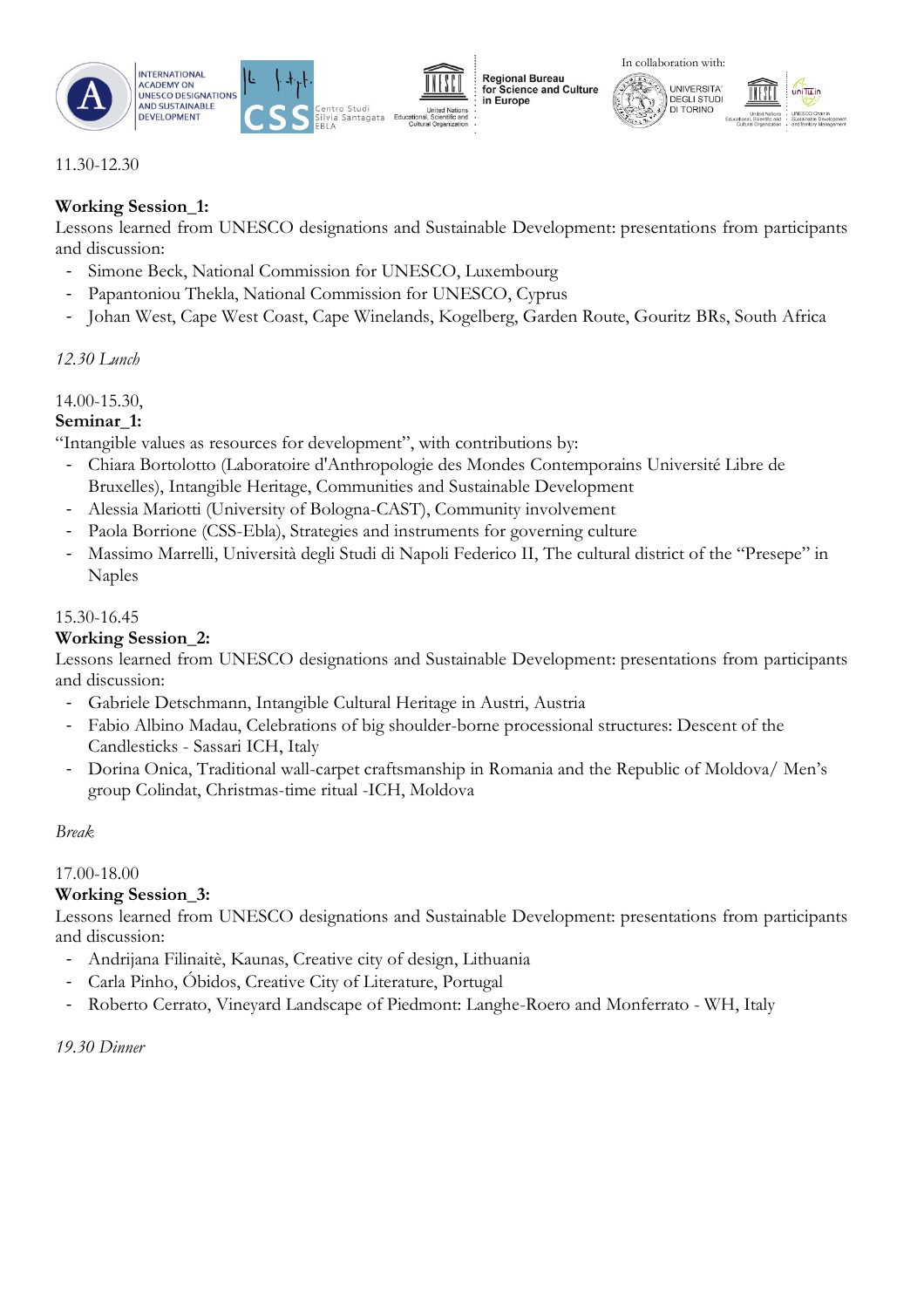





**Regional Bureau** for Science and Culture in Europe

In collaboration with:

**UNIVERSITA** 

DEGLI STUDI<br>DI TORINO



### **Tuesday 10. October**

Venue: Stupinigi Royal Palace chimney room, Piazza Principe Amedeo 7, Nichelino. In collaboration with: Ordine Mauriziano Foundation, Piedmont Region, Royal Parks Regional Authority, *Stupinigi è* Association and master on Socio-environmental sustainability of agro-food networks

### Understanding new frontiers in cultural, natural and community resources management

### *8.30, Transfer from Camplus Lingotto*

### 9.00-10.30

**Visit** at Stupinigi park and Royal Palace, with the participation of Ordine Mauriziano Foundation and Royal Parks Regional Authority

### 11.00-13.00

- Giovanna Segre, Alessio Re (CSS-Ebla), Innovative models for the integrated management of heritage sites;
- Piedmont Region: policies on UNESCO designations
- Compagnia di San Paolo Foundation, Projects and activities in the culture sector
- CRT Foundation, Projects and activities in the culture sector

### *Discussion*

### *13.15 Lunch*

### 15.00-15.30

**Lecture:** Combining conservation and development: the Historic Urban Landscape approach (Yonca Erkan, UNESCO Chair on the Management and Promotion of World Heritage Sites: New Media and Community Involvement, Kadir Has University)

*Discussion*

### 15.30-17.00

### **Working Session\_4:**

Lessons learned from UNESCO designations and Sustainable Development: presentations from participants and discussion:

- Antonia Ruskovic Radonic, St. Barbara in Konavle -Stećci Medieval Tombstones Graveyards in Dubravka – WH, Croatia
- Mudhafar Salim, The Ahwar of Southern Iraq: Refuge of Biodiversity and the Relict Landscape of the Mesopotamian Cities – WH, Iraq
- Salvatore Caffo, Agata Puglisi, Mount Etna WH, Italy

*19.30 Dinner*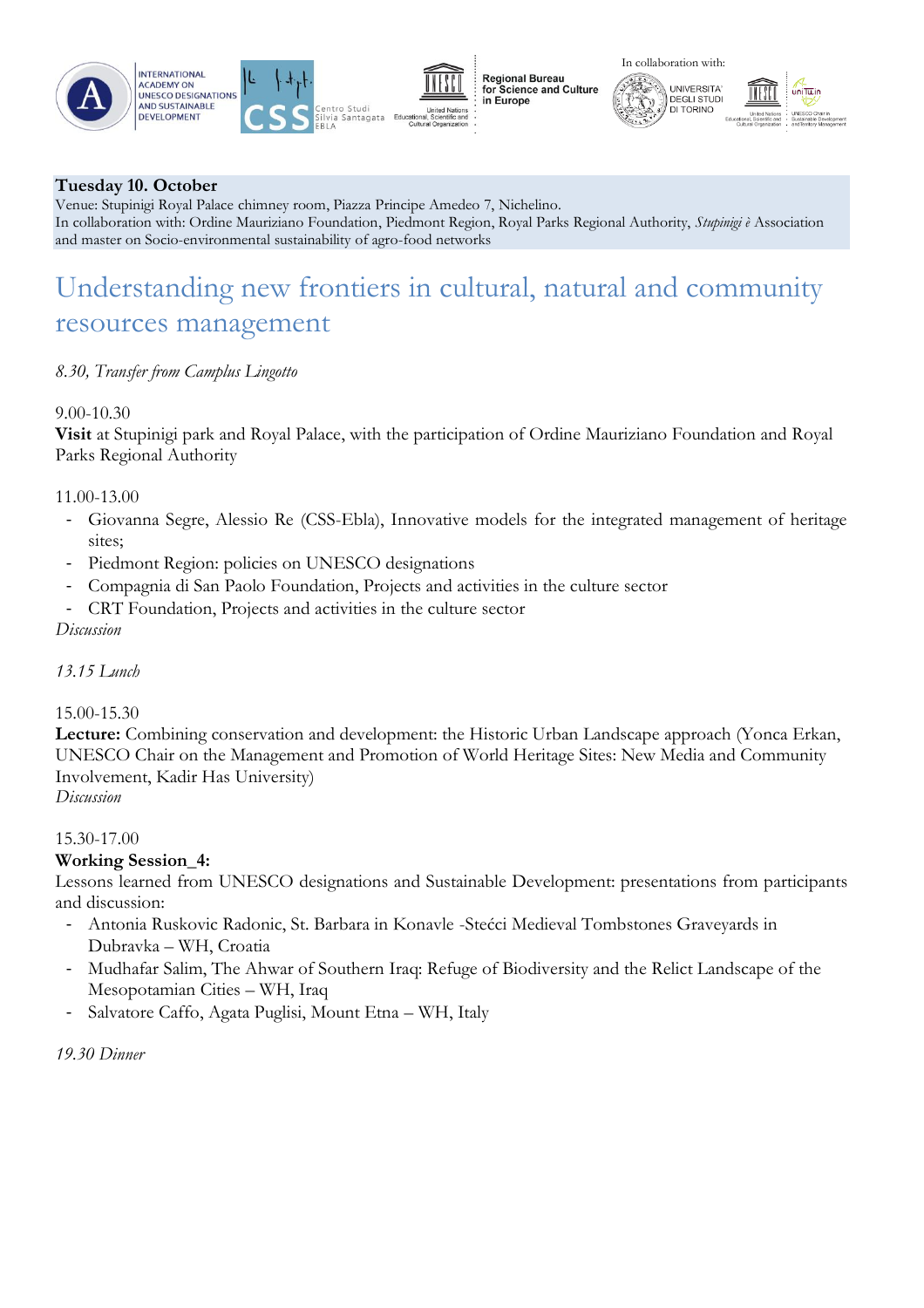### **Wednesday 11. October**

**INTERNATIONAL** 

**ACADEMY ON** 

**DEVELOPMENT** 

Venue: University of Turin/Cavallerizza Reale, Via Giuseppe Verdi 9, and Museo Egizio di Torino, Via Accademia delle Scienze 6 In collaboration with: University of Turin and Museo Egizio di Torino

**Regional Bureau** 

in Europe

# Culture and city life: heritage as driver for local development

### *8.30, transfer from Camplus Lingotto*

9.30-11.00 (Cavallerizza Reale, multifunction room)

### **Working Session\_5:**

Lessons learned from UNESCO designations and Sustainable Development: presentations from participants and discussion:

- Massimiliano De Martin, Venice and its lagoon WH, Italy
- Luana Alessandrini, Historic Centre of Urbino WH, Italy
- Leonidas Stanellos, Old Town of Corfù –WH, Greece

### *Break*

11.30-12.45 (Cavallerizza Reale, multifunction room)

### **Working Session\_6:**

Lessons learned from UNESCO designations and Sustainable Development: presentations from participants and discussion:

- Petteri Takkula, Fortress of Suomenlinna WH, Finland
- Anita Babacic Ajduk/Sanja Slavica Matesic, St. Nicholas Fortress, Venetian Works of Defence between the 16th and 17th Centuries – WH, Croatia
- Nikolay Nenov, Rock-Hewn Churches of Ivanovo WH, Bulgaria

### *13.00 Lunch*

### 14.30-15.30 (Museo Egizio di Torino)

### **Seminar\_2:**

"The role of heritage institutions in the city life: Understanding the economic, social and cultural impacts", with contributions by:

- Samantha Isaia (Museo Egizio di Torino), Presentation of the "Museo Egizio di Torino" and its management
- Enrico Bertacchini (University of Turin), The economic impact of the Museo Egizio on the city and the region
- Martha Mary Friel (IULM University and CSS-Ebla), Emerging trends in the cultural tourism market *Discussion*

### 15.30-16.30

### **Working Session\_7:**

Lessons learned from UNESCO designations and Sustainable Development: presentations from participants and discussion:

- Ibrahim al Farajat, Petra WH, Jordan
- Juliana Strogan, Rjukan-Notodden Industrial Heritage Site –WH, Norway

### *17.00-18.30*

**Visit** to the Museo Egizio

*Free dinner*







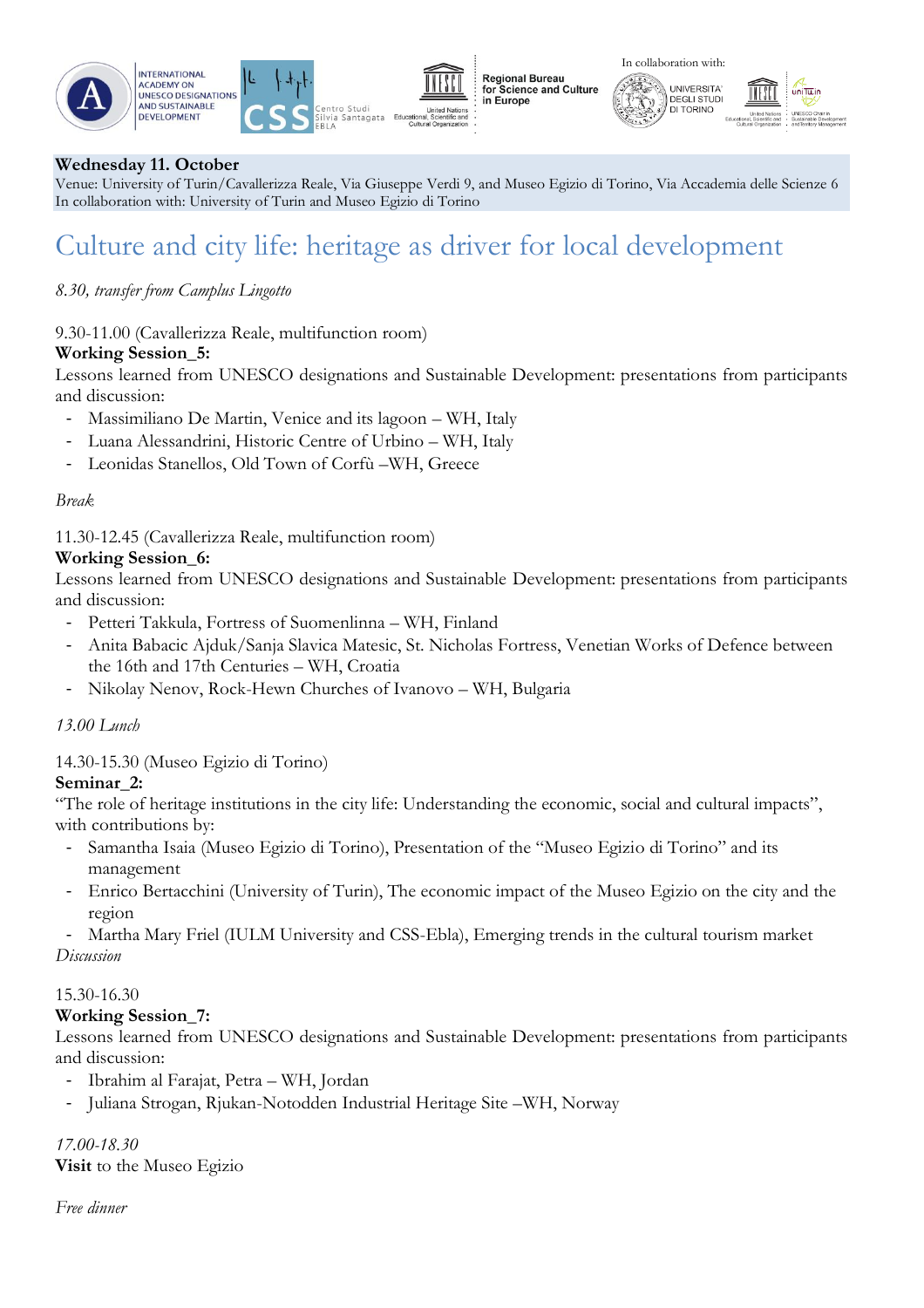





**Regional Bureau** for Science and Culture in Europe

In collaboration with:

**UNIVERSITA** 

**DEGLI STUD** 



### **Thursday 12. October**

Venue: Cavallerizza Reale, Via Giuseppe Verdi 9, Turin, and Collina Po Biosphere Reserve, Moncalieri. In collaboration with: Torino UNESCO Creative City for Design, Collina Po Biosphere Reserve management authority, master in Socio-environmental sustainability of agro-food networks (University of Turin)

### Enhancing territorial and community capital

### *8.30, transfer from Camplus Lingotto*

### 9.30-11.30 (Cavallerizza Reale, Aula Magna)

Participation in the panel "Design for the city/Design for citizens"-International Forum on Design, city and democracy, at Cavallerizza Reale. In collaboration with Torino Design Week; General Assembly of the World Design Organization; Torino UNESCO Creative City for Design

### *12.30 Transfer to Collina Po Biosphere Reserve and lunch*

14.00-15.30 (Cascina Le Vallere)

Participation in the session on MaB Designations, in collaboration with Collina Po Biosphere Reserve/Green Grain Project

### *Break*

16.00-17.00 (Cascina Le Vallere, council room)

**Seminar\_3:** "Networking relationships and circular economy in UNESCO territories", with contributions by:

- Dario Padovan (University of Turin), Global Geoparks as an opportunity to next sustainability challenges
- Simona Bonelli (University of Turin), Biodiversity and development
- Erica Meneghin, Andrea Porta (CSS-Ebla), Flashes from the 2017 MAB Youth Forum

### *Discussion*

### 17.00-18.15

### **Working Session\_8:**

Lessons learned from UNESCO designations and Sustainable Development: presentations from participants and discussion:

- Alexandru Andrasanu, Hateg, Global Geopark, Romania
- Radoslav Nakov, Iskar Panega, Global Geopark, Bulgaria
- Malin-Matei Mușetescu, Danube Delta BR, Romania
- Edoardo Dellarole, Sesia Valgrande, Global Geopark, Italy

### From 18.30

**Visit** to Vallere Park-Collina Po Biosphere Reserve, in collaboration with Green Grain project

*19.30 Dinner*